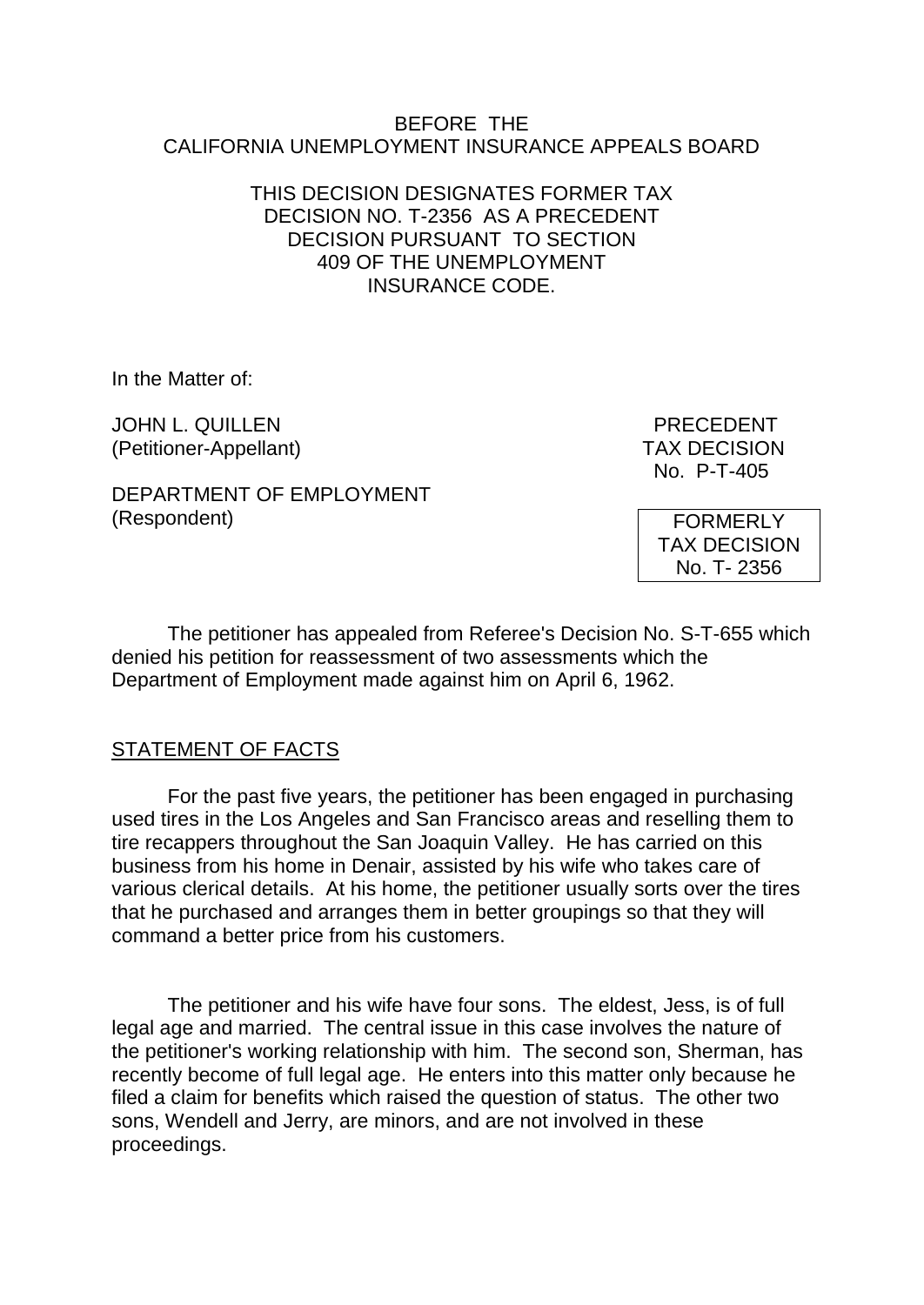At one time or another and in one way or another, all of the sons have helped the petitioner and his wife in carrying on this home-based activity which provides the family livelihood. Those still living at home and attending school help as needed without particular thought of remuneration, but the eldest son Jess, being a married man and having a separate home to maintain and family to support, has since his marriage worked with the petitioner at various times on a definite profit-sharing basis. During this period, Jess has also owned his own truck, which was used in the deals in which he participated with his father, as well as in similar deals which he made on his own and in which his father did not share.

The working arrangement between Jess and his father was informal and, as might be expected, its terms were not evidenced by any written agreement and must be deduced largely from the conduct of the parties. In a typical deal in which they worked together, Jess and his father would each take his respective truck and go out and buy up a load of about 350 to 400 casings in his own name and with his own funds. They would pool their loads, sort them over, sell the pool and divide the profits equally between them.

Each party had his own bank account. No joint or common bank account was maintained. Each party would get receipts for what he bought and what he sold and for his gasoline and other ordinary expenses, and from these the petitioner's wife would figure out their accountings with each other.

The parties did not file a partnership income tax return. Each individually reports his share of business receipts and expenses on his own return. The returns were prepared by a Mrs. Hayes from the receipt slips which the parties kept.

Jess engaged in similar deals on his own along with those that he engaged in with his father. In both situations he exercised independent judgment in sorting over and selecting the casings he bought. In the deals in which they worked together each, while acting separately, felt that he represented the other.

The working relationship between Jess and his father came to an end in September of 1961 when Jess went to work as a carpenter in another community to which he moved. The petitioner contends that the relationship while it existed was that of partners. The issue presented is whether there was an employment relationship between the petitioner and his son, Jess.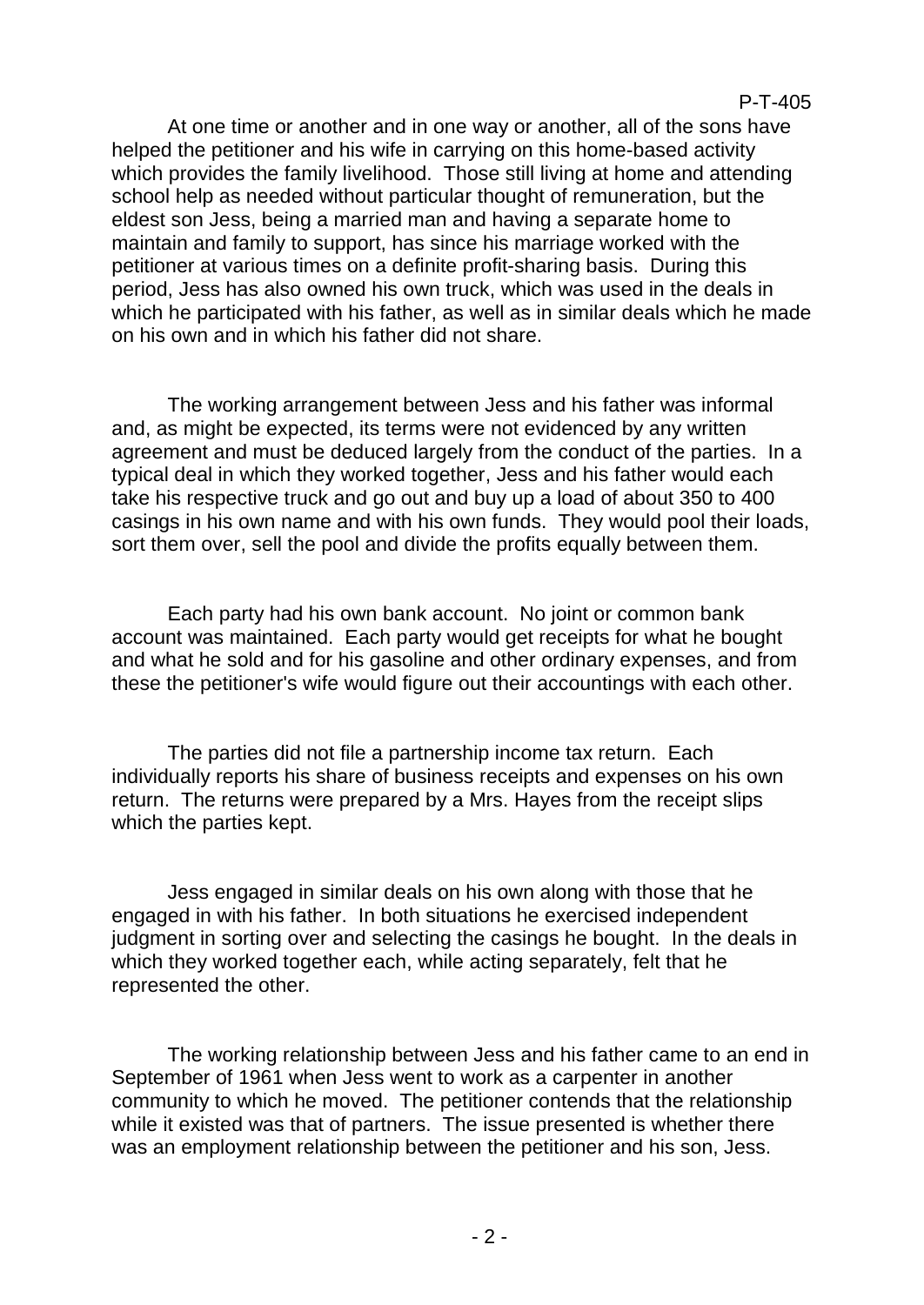## REASONS FOR DECISION

We agree with the conclusion of the referee that the petitioner has not shown that a partnership arrangement existed between himself and his eldest son, Jess, during the period in question. This, however, does not rule out the possibility that the similar but less formal relationship of joint adventurers may have existed between them. The existence of a joint venture is equally as forceful as a partnership in excluding the simultaneous existence of an employment relationship between the same people with respect to the same transactions. Larson v. Lewis-Simas-Jones Co. (1938), 29 Cal. App. 2d 83 at page 87, 84 P. 2d 296 at page 299; Wiltsee v. California Employment Commission (1945), 69 Cal. App. 2d 120 at page 127,158 P. 2d 612 at page 616; Bunn v. Lucas, Pino & Lucas (1959), 172 Cal. App. 2d 450 at page 465, 342 P. 2d 508 at page 517.

A joint venture is an undertaking by two or more persons jointly to carry out a single enterprise for profit. Nelson v. Abraham (1947), 29 Cal. 2d 745 at page 749, 177 P. 2d 931 at page 933; Goldberg v. Paramount Oil Company (1956), 143 Cal. App. 2d 215 at page 219, 300 P. 2d 329 at page 332; Nels E. Nelson, Inc. v. Tarman (1958), 163 Cal. App. 2d 714 at page 724, 329 P. 2d 953 at page 958. It is a consensual relationship originating in the voluntary agreement of the parties. Bunn v. Lucas, Pino & Lucas (1959), supra, 172 Cal. App. 2d 450 at page 461, 342 P. 2d 508 at page 515. Its existence depends upon the intention of the parties. James v. Herbert (1957), 149 Cal. App. 2d 741 at page 748, 309 P. 2d 91 at page 95.

Little formality is required in the creation of a joint venture. Lasry v. Lederman (1957), 147 Cal. App. 2d 480 at page 487, 305 P. 2d 663 at page 665. While it may arise out of an express agreement, either written or parol, in an appropriate situation its existence may be inferred merely from the acts and conduct of the parties. Nelson v. Abraham (1947), supra, 29 Cal. 2d 745 at page 749, 177 P. 2d 931 at page 933. There are times when the acts and conduct of the parties even speak above their expressed declarations to the contrary. Universal Sales Corporation v. California Press Manufacturing Company (1942), 20 Cal. 2d. 751 at page 765, 128 P. 2d 665 at page 673.

It has frequently been said that the elements which distinguish a joint venture are:

- (a) a community of interest in the subject of the undertaking;
- (b) a sharing in profits and losses;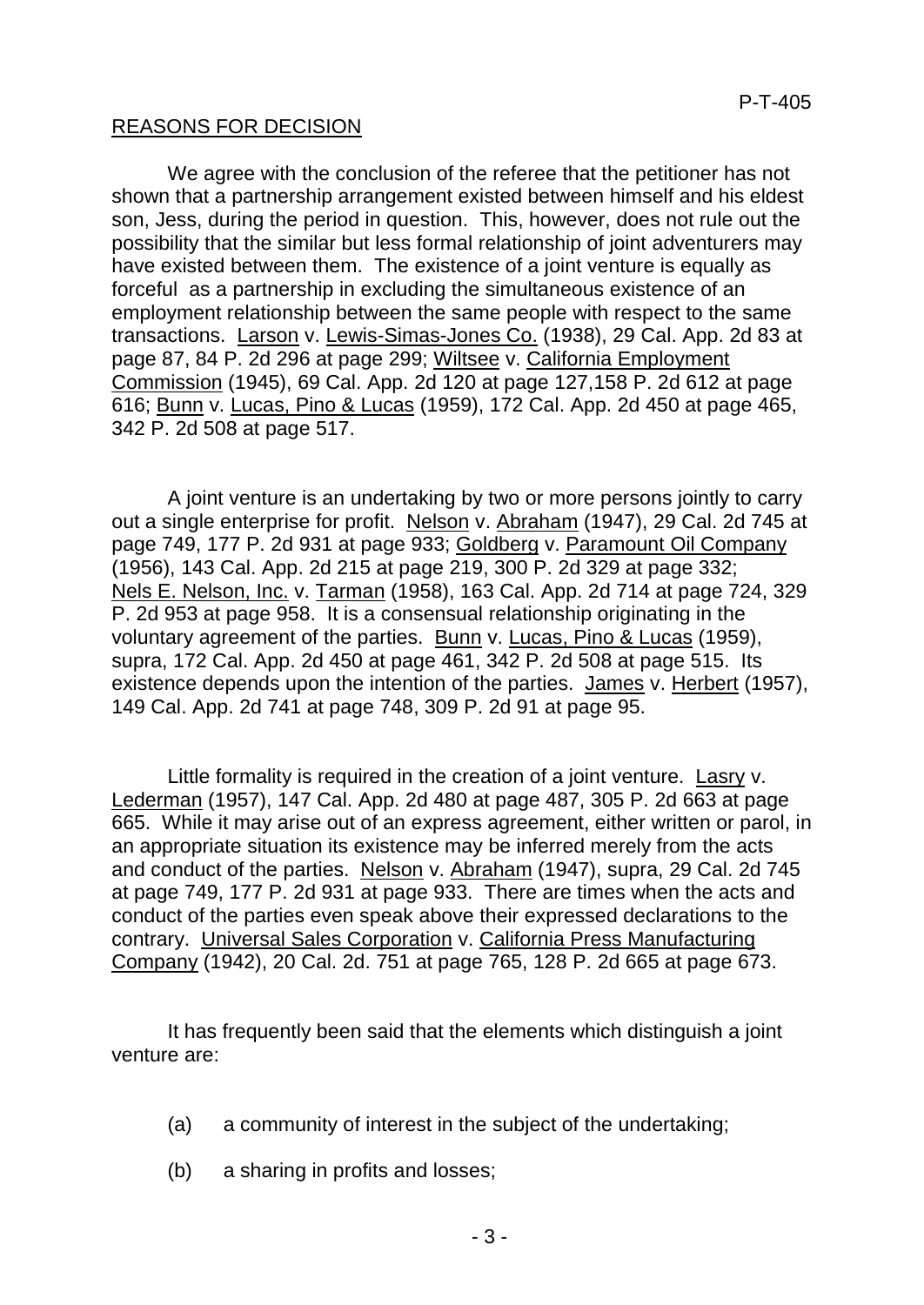- (c) an "equal right" or "a right in some measure" to direct and control the conduct of each other and of the enterprise; and
- (d) a fiduciary relation between or among the parties.

Larson v. Lewis-Simas-Jones Co. (1938), supra, 29 Cal. App. 2d 83 at page 89, 84 P. 2d 296 at page 300; Stilwell v. Trutanich (1960), 178 Cal. App. 2d 614 at page 618, 3 Cal. Rptr. 285 at page 288.

By a community of interest, it is meant that there is a certain identity or mixture of interest in the venture wherein each and all of the parties to it are reciprocally concerned, and from which each and all of them derive a material benefit and sustain a mutual responsibility. Carboneau v. Peterson (1939), 1 Wash. 2d 347 at pages 375 and 376, 95 P. 2d 1043 at page 1055. This does not imply, however, that they must jointly own the property which forms the capital of the venture. Brown v. Fairbanks (1953), 121 Cal. App. 2d 432 at page 441, 263 P. 2d 355 at page 360. Many joint ventures exist, for instance, in which one party contributes money, another property, and a third skill, to the enterprise. Oakley v. Rosen (1946), 176 Cal. App. 2d 310 at pages 313 and 314, 173 P. 2d 55 at page 57; James v. Herbert (1957), supra, 149 Cal. App. 2d 741 at page 748, 309 P. 2d 91 at page 95.

The important thing is that the parties are in a reciprocal position with respect to interest and obligation. One party is not free to oust another from the enterprise, nor to leave it without obligation to the others. Sime v. Malouf (1949), 95 Cal. App. 2d 82 at page 97, 212 P. 2d 946 at page 955. The usual right of an employer to discharge and of an employee to quit are not present in a joint venture. Larson v. Lewis-Simas-Jones Co. (1938), supra, 29 Cal. App. 2d 83 at page 89, 84 P. 2d 296 at page 300; Bunn v. Lucas, Pino & Lucas (1959), supra, 172 Cal. App. 2d 450 at page 463, 342 P. 2d 508 at page 516.

A joint venturer must have a right in some measure to direct and control the conduct of the enterprise. In the absence of special agreement, this implies an equal right with the other joint venturers to do so, but there can be joint ventures in which by agreement the parties have unequal control of operations. Even then the right is still mutual and reciprocal, and in these respects it differs from the complete and authoritative right of control which characterizes the relationship of an employer with his employee. (Stilwell v. Trutanich (1960), supra, 178 Cal. App. 2d 614 at page 619, 3 Cal. Rptr. 285 at page 289.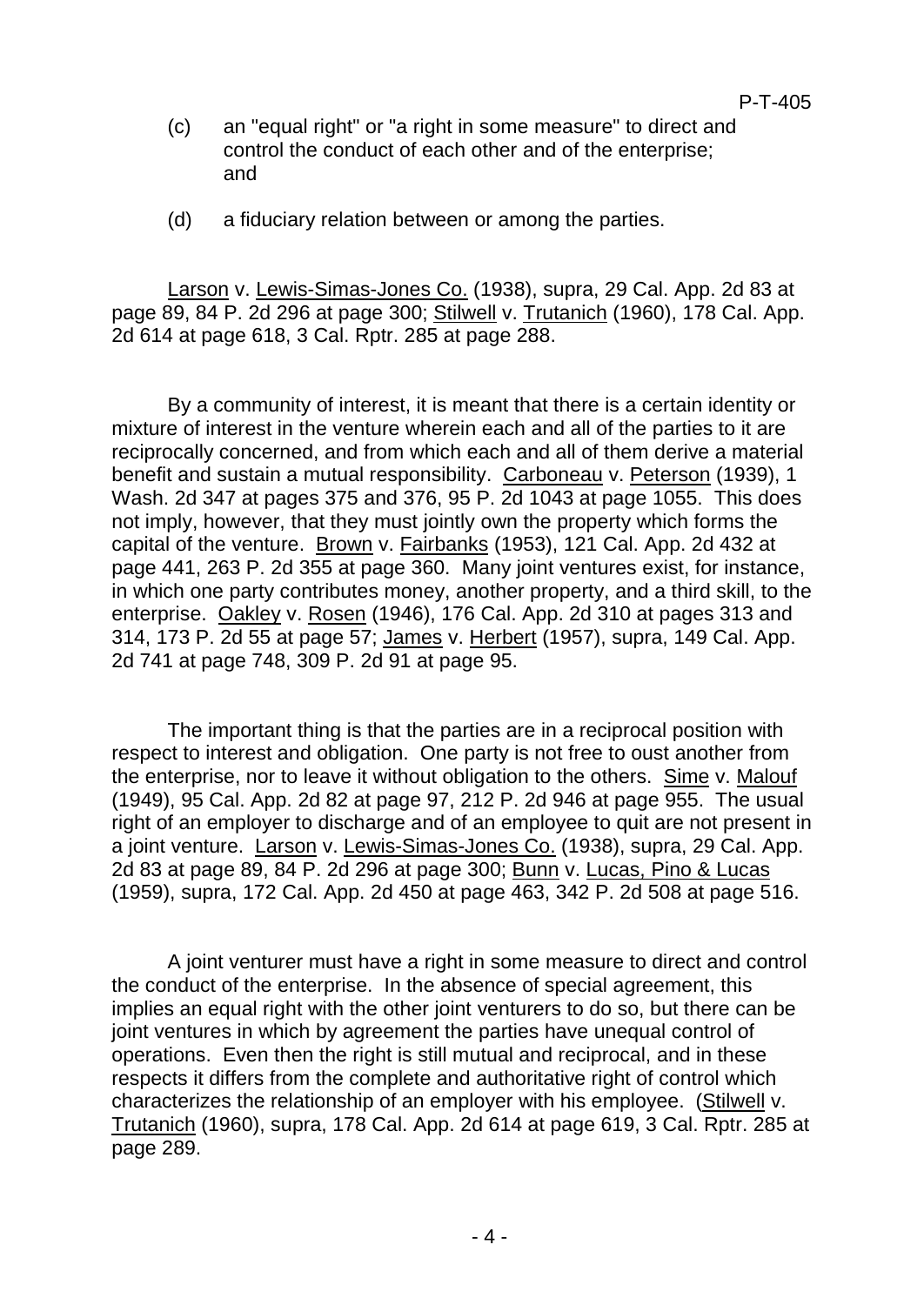P-T-405

A joint venture involves the sharing of profits and losses. Usually this is an equal sharing, but there may still be a sufficient sharing to establish a joint venture relationship where the parties agree to an unequal distribution. Ford & McNamara, Inc. v. Wilson (1931), 119 Cal. App. 475 at page 480, 6 P. 2d 996 at page 998. As between themselves, the parties may agree that only certain of them shall share in losses. Campagna v. Market Street Railway Company (1944), 24 Cal. 2d 304 at page 308, 149 P. 2d 281 at page 283; James v. Herbert (1957), supra, 149 Cal. App. 2d 741 at page 748, 309 P. 2d 91 at page 95.

An employee also may be remunerated by a share of the profits of an enterprise, so the mere fact of profit sharing, in and of itself, does not serve to distinguish the two relationships. Nels E. Nelson, Inc. v. Tarman (1958), supra, 163 Cal. App. 2d 714 at page 726, 329 P. 2d 953 at page 958. But an employee is not a bearer of the risk of losses. Joint venturers bear losses in the absence of agreement in proportion to their share of the profits. Wiltsee v. California Employment Commission (1945), supra, 69 Cal. 2d 120 at pages 127 and 128, 158 P. 2d 612 at page 616.

The relationship between joint venturers is a fiduciary one. It involves mutual duties of disclosure and of sharing of advantages which are not characteristic of an employment relationship. Milton Kaufman, Inc. v. Superior Court (1949), 94 Cal. App. 2d 8 at page 17, 210 P. 2d 88 at page 94. Employees owe distinctly different obligations to their employers from those which their employers owe to them.

These principles then serve to distinguish a joint venturer from an employee, and suggest inquiry into the following aspects of the working relationship:

- (1) Did the workman have an interest in the enterprise of such a nature as to give him the status of a principal, and to place him in a position in connection with it from which he could not legally be ousted or discharged?
- (2) Was any control over the details of the work to which the workman submitted, a joint and shared control in which he also had some right to participate, or a unilateral control, the right to which was vested solely in another or others?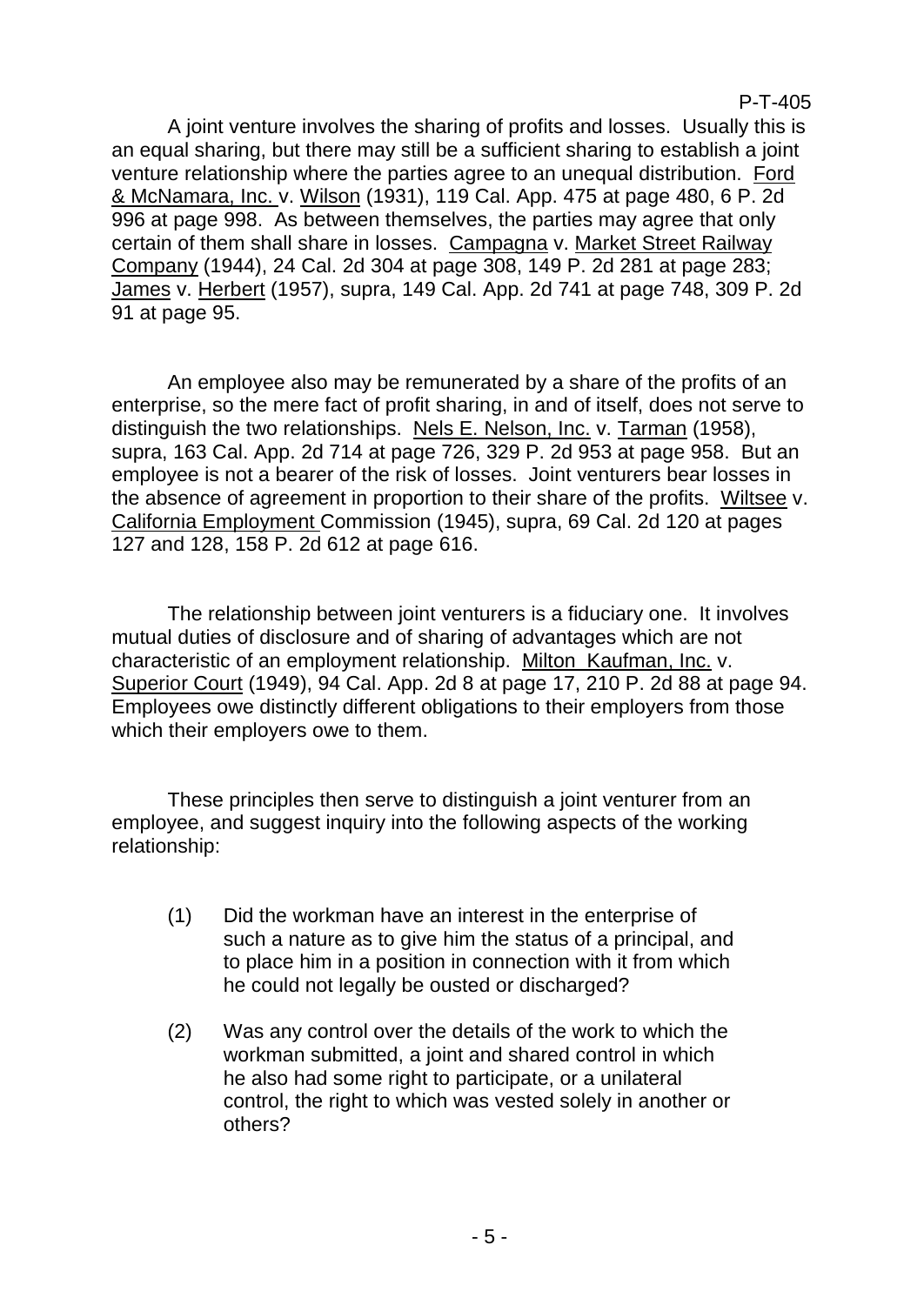#### P-T-405

- (3) Did the workman share in the net profits of the enterprise and have a responsibility also to share in the misfortune of losses, or was his share in profits measured on some gross basis more characteristically associated with the remuneration of a profit-sharing employee?
- (4) Were the obligations of the workman to others conducting the enterprise, mutual and reciprocal, or separate and unique in respect to his status?

The answers to these questions, of course, do not necessarily determine the relationship, but the attempt to answer them is likely to enable us to see the picture of it more clearly.

In the particular matter before us, we also have a rather unusual situation, in that it involves a working relationship between two individuals who are otherwise closely related to each other. The bonds of kinship coupled with attendant understanding and trust can enable such individuals to work together without the necessity of the more explicit delineation of many details of their working relationship that might be expected in the case of strangers, and without the same implications that would ordinarily arise out of the absence of such delineation.

In addition, it can sometimes become difficult in such a situation to distinguish patterns of behavior natural to the family relationship from those which have a significant bearing on the working relationship. There are, for instance, certain elements of leadership and influence naturally inherent in the senior family position of a father, and of respect and confidence naturally inherent in the junior family position of a son which can easily produce behavior that might be mistakenly interpreted as being expressive of an employer's right of control in the one or submission to such by the other. The special circumstance of close family relationship clearly has a very important bearing upon the picture of the working relationship which emerges here.

Accordingly, we consider it significant to note particularly that while engaged in this working relationship, the petitioner's son, Jess, was a married man maintaining his own separate home and supporting his own family. He made a portion of his living by engaging in similar activities which he carried on independently of the petitioner. In this respect, his situation was markedly different from that of the petitioner's other sons who were still unmarried and living with the petitioner as members of his household.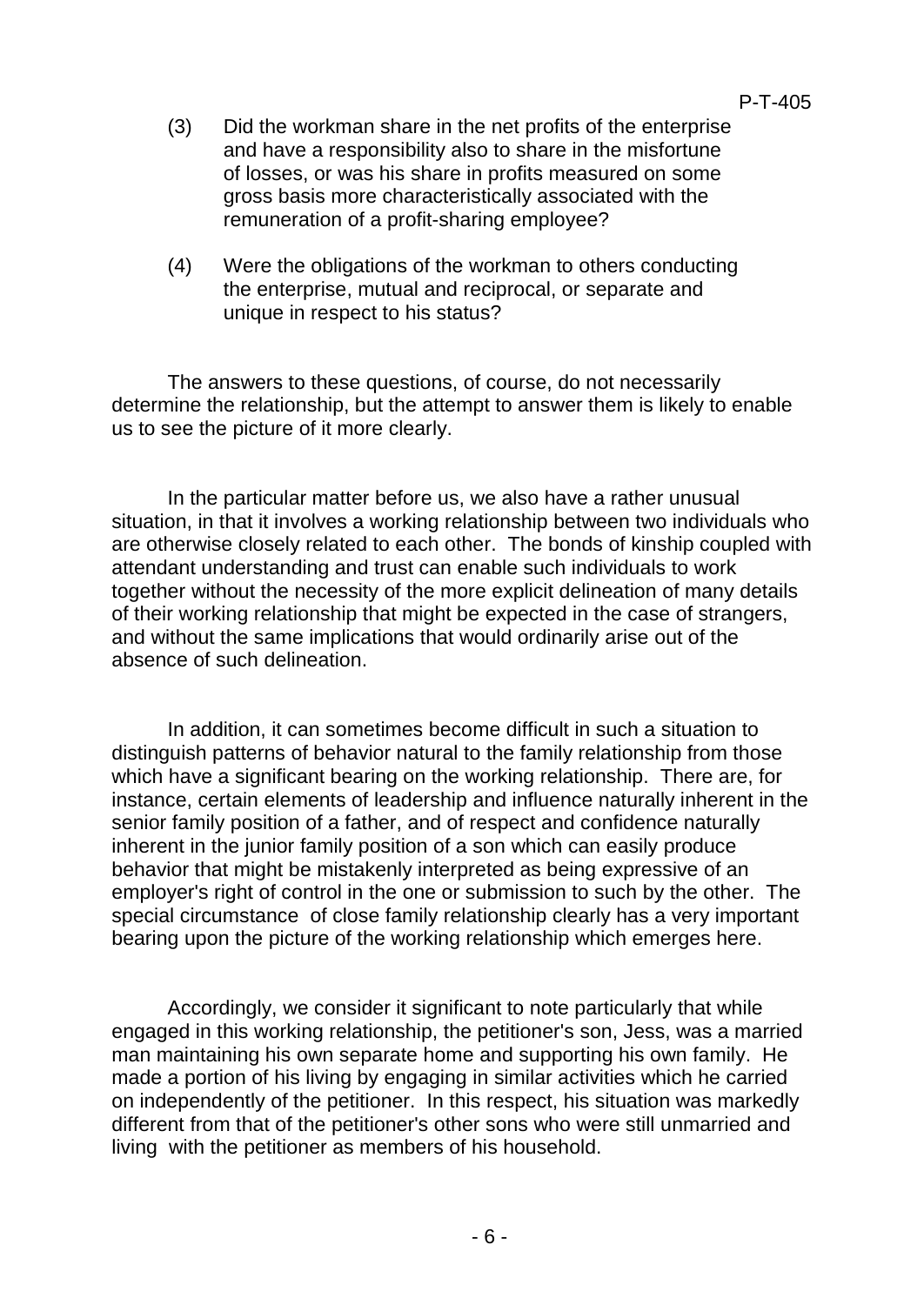The tenor of the working relationship between Jess and his father appears to us to have been one in which they worked together in pursuit of mutual gain. Each exercised a certain measure of control over the work as it progressed, and in so doing, each felt that he represented the other as well as himself. In commingling the various loads of tires which they collected, and in sorting the combined lot into groups for the purpose of more advantageous disposition to customers, they acted in a way that does not imply that either had a right to oust the other from further participation in the deal, or expected the other to leave it.

Jess and his father each accounted to the other for their various costs and expenses in arriving at their measure of profits. Their sharing was equal and in the net profit that remained after the deduction of their expense items. We see no reason to infer that under their method of accounting to each other, Jess would not also be chargeable with his share of any losses that might occur.

Remembering that it was only with respect to certain dealings that the petitioner and Jess so pooled their interests and worked together, we are of the opinion that the petitioner has not established a business relationship between them of sufficient formality and continuity to be characterized as a partnership. Rather it appears to us that they associated together in a way that individuals frequently do for a particular transaction, or series of them, for the limited purpose of the venture. Each had other business interests of a similar nature in which the other was not associated and did not share.

In the deals in which they did share, the petitioner and Jess clearly had the necessary community of interest. They shared equally in net returns, and there was a sufficient sharing of responsibility and control to be consistent with the picture of joint undertaking. We, therefore, find that the working relationship which existed between the petitioner and Jess, with respect to the transactions in question, was that of joint venturers, which finding automatically precludes the existence of an employment relationship between them.

We have previously mentioned that the petitioner has three other sons, one of whom, Sherman, is now of full legal age. It was Sherman's claim for benefits that raised the question of the status of Jess. We deem it appropriate here to explicitly state that we make no finding with respect to the status of Sherman, because his working relationship with the petitioner is not in issue in this proceeding.